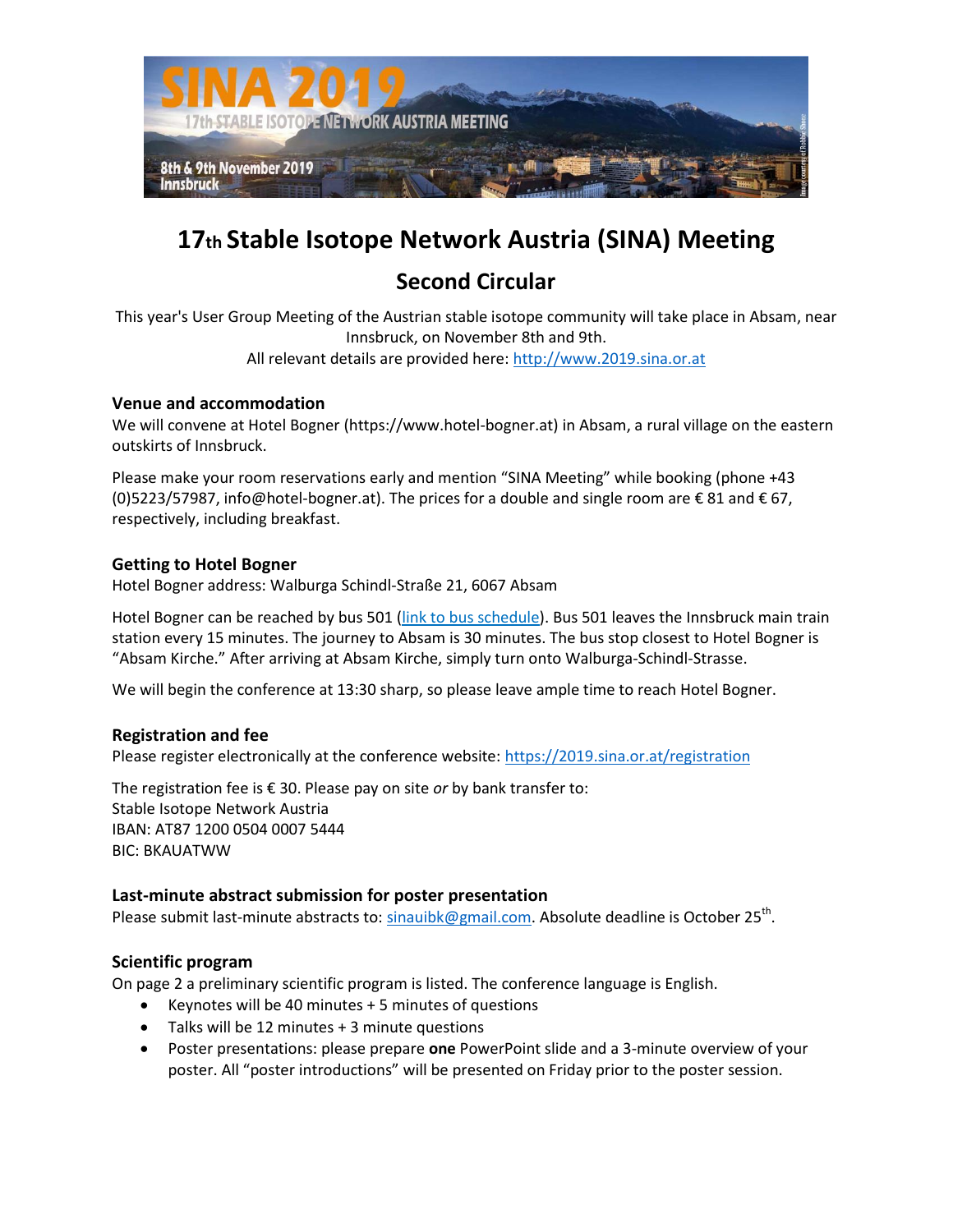### **Friday, 8th November 2019**

12:00 13:30 Registration & Welcome

### Session 1: Ecology and paleoecology Title

| 13:30 | 14:15 Keynote: Robert Anczkiewicz | Tracing seasonal mammoth migrations in central Europe during the<br>last ice using Sr and O isotopes                    |
|-------|-----------------------------------|-------------------------------------------------------------------------------------------------------------------------|
| 14:15 | 14:30 Rebecca Hood-Nowotny        | Non-exchangeable $\delta^2$ H of Japanese beetle, a potential tool for<br>protecting Californian agriculture            |
| 14:30 | 14:45 Johannes Ingrisch           | Drought and recovery effects on belowground respiration<br>dynamics of recent carbon in managed and abandoned grassland |
| 14:45 | 15:15 Coffee and Tea Break        |                                                                                                                         |

# Session 2: Novel approaches Title<br>15:15 16:00 Kaupata: Useit Affek Carb

| 15:15             | 16:00 <i>Keynote:</i> Hagit Affek |
|-------------------|-----------------------------------|
| 16:00             | 16:15 Kathrin Rosenthal           |
| 16:15             | 16:30 Tobias Kluge                |
| 16:30             | 17:00 Poster introductions        |
| 17:00             | 19:00 Poster Session              |
| Starting at 19:00 | Dinner                            |

15:15 16:00 *Keynote:* Hagit Affek Carbonate <sup>17</sup>O<sub>excess</sub> as a paleo-hydrology proxy Ten years of Elementar and IsoPrime: Pioneers in simultaneous CNS isotope ratio analysis Laser-spectroscopic analysis of  $CO<sub>2</sub>$  clumped isotopes

### **Saturday, 9th November 2019**

| Session 3: Climate and paleoclimate |                            | Title                                                                                                                             |
|-------------------------------------|----------------------------|-----------------------------------------------------------------------------------------------------------------------------------|
| 9:00                                | 9:15 Stacy Carolin         | Rainwater stable isotopes over the Iranian plateau                                                                                |
| 9:15                                | 9:30 Petra Bajo            | Holocene climate variability - an insight from Nova Grgosova Cave<br>(Croatia) speleothems                                        |
| 9:30                                | 9:45 Attila Demény         | Paleotemperature reconstructions for the ~100-350 ka period<br>inferred from D/H analyses of fluid inclusion water of speleothems |
| 9:45                                | 10:00 Tanguy Racine        | Stable isotopes in cave-ice, a link to past precipitation?                                                                        |
| 10:00                               | 10:30 Coffee and Tea Break |                                                                                                                                   |

### Session 4: Soil, water, and air Title

| 10:30                                  | 11:15 Keynote: Nicolas Brüggemann | Coupled biotic-abiotic production processes and related stable<br>isotope signature of nitrogen trace gases                                                                      |
|----------------------------------------|-----------------------------------|----------------------------------------------------------------------------------------------------------------------------------------------------------------------------------|
| 11:15                                  | 11:30 Giorgio Höfer-Öllinger      | 2 years of stable isotope measurements of rivers and springs in<br>southern Salzburg Basin (Golling, Kuchl, Hallein) Salzburg, Austria                                           |
| 11:30                                  | 11:45 Elemér László               | Continental CH <sub>4</sub> concentration and ${}^{13}C/{}^{12}C$ isotope ratio<br>measurements in the Carpathian Basin, Hegyhatsal: comparison<br>with European clean air sites |
| Session 5: Geology and geo-engineering |                                   | Title                                                                                                                                                                            |
|                                        |                                   |                                                                                                                                                                                  |

| 11:45             | 12:00 Zsófia Kovács | Calcium isotope record of the Late Triassic                                                 |
|-------------------|---------------------|---------------------------------------------------------------------------------------------|
| 12:00             | 12:15 Ronny Boch    | Application of stable isotopes in geotechnical settings – Examples<br>from current projects |
| Starting at 12:30 | Lunch               |                                                                                             |

Starting at 13:30 SINA General Assembly